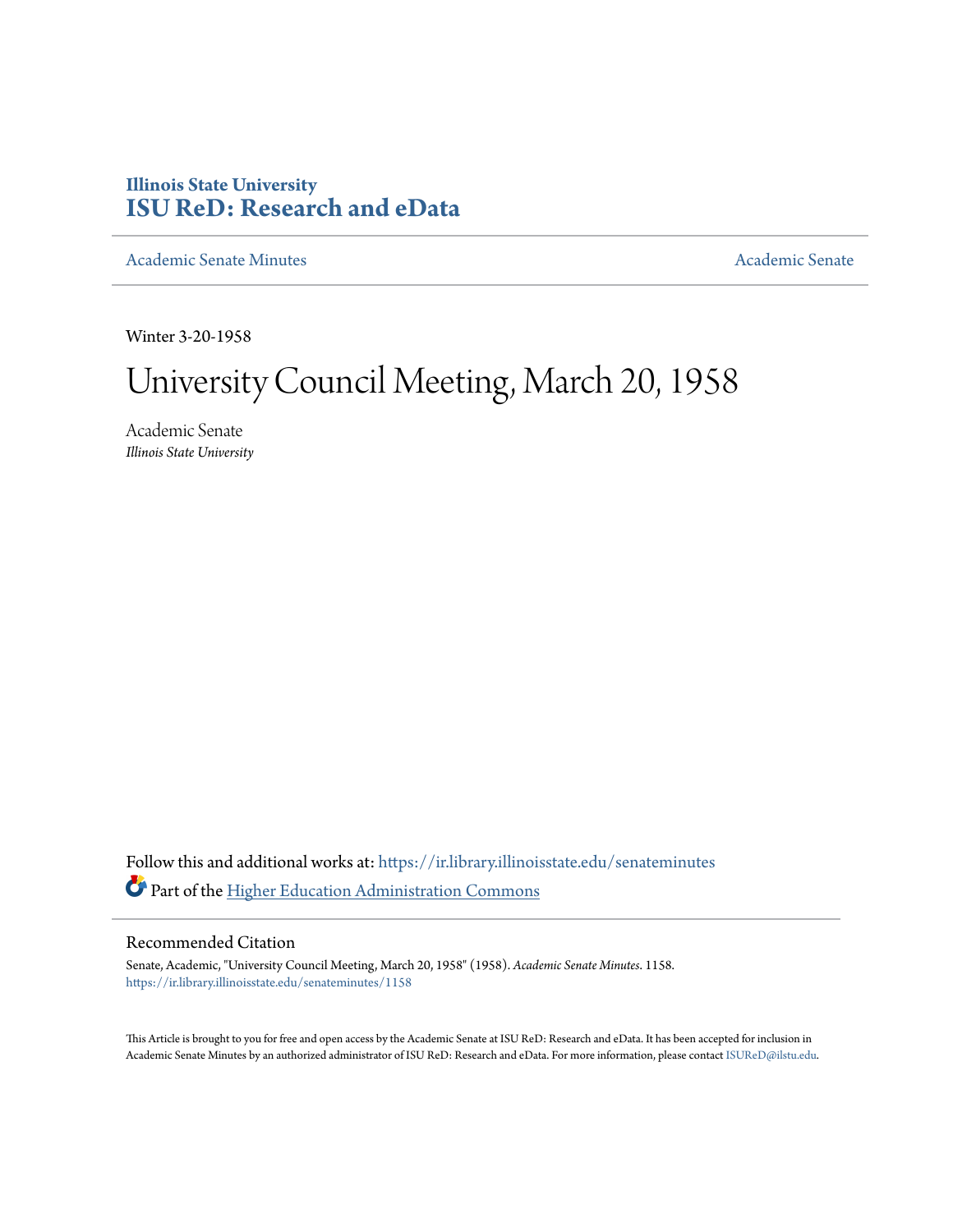Minutes of the University Council (Not Approved by the Council)

#### March 20, 1958

The regular meeting of the University Council was called to order at 7:15 P.M. by Miss Ruth Stroud, Acting Chairman,  $\mathcal{P}$  and  $\mathcal{P}$  are the set of  $\mathcal{P}$ School Sale of the County

 $=$   $\frac{1}{2}$   $\cdots$ 

see the complete of an advance at

 $\label{eq:2.1} -\mathbb{E} \xi_1 \approx \mathbb{P}^1 \qquad \mathbb{R}^1 \quad \text{for} \quad \forall \, t \qquad 0 \; , \quad \mathbb{E} \xi_1 \; , \quad \mathbb{E} \quad \eta \; \mathbb{E} \quad \mathbb{E} \quad \quad \ \ ,$ 

the page of the control of the control of the control of the control of the control of the control of the control of the control of the control of the control of the control of the control of the control of the control of

 $\label{eq:3.1} \begin{array}{cccccccccc} \mathbb{P}^1 & \mathbb{P}^1 & \mathbb{P}^1 & \mathbb{P}^2 & \mathbb{P}^2 & \mathbb{P}^2 & \mathbb{P}^2 \\ \mathbb{P}^2 & \mathbb{P}^1 & \mathbb{P}^1 & \mathbb{P}^2 & \mathbb{P}^2 & \mathbb{P}^2 & \mathbb{P}^2 & \mathbb{P}^2 \\ \mathbb{P}^2 & \mathbb{P}^1 & \mathbb{P}^2 & \mathbb{P}^1 & \mathbb{P}^2 & \mathbb{P}^2 & \mathbb{P}^2 & \mathbb{$ 

with the state of the state of the state of

Non-Members Present

. DeVerne Dalluge.

Harry Lovelass

Eunice Speer

#### Members Present

Robert Bone Chris De Young Margery Ellis Bernice Frey Victor Gimmestad Howard Hancock Benjamin Keeley Arthur Larsen Willard McCarthy Francisco Communication of the Communication Robert Moore Andreas Paloumpis Ruth Stroud Bjarne Ullsvik Arthur Watterson Leo Yedor

The Acting Chairman welcomed the new members of the Council. The following members of the faculty were elected to the University Council for a term of three years:

| Howard J. Hancock    | 155 |
|----------------------|-----|
| Andreas A. Paloumpis | 119 |
| Robert Moore         | 115 |
| Benjamin Keeley      | 113 |

**CONTRACTOR** CONTRACTOR

The voting for the other candidates was as follows:

 $\omega$  .

 $-11^{-}$ 

**COLLECTION** 

| Harry D. Lovelass | 109 |
|-------------------|-----|
| Elizabeth Russell | 107 |
| Theodore Sands    | 91  |
| Miriam Gray       | 87  |
| Lucille Hagman    | 75  |

A total of 256 ballots were cast in the election.

The first item on the agenda was the election of officers for the University Council and Council appointments to committees. Mr. Gimmestad was elected Chairman, Miss Ellis, Vice-Chairman, and Mr. Paloumpis, Secretary. Mr. De Young was elected as the Council representative to the Committee on Committees for a one year term, replacing Mr. Gimmestad. Miss Frey was elected to serve a two-year term on the Election Committee, replacing Miss Zimmerman. Miss Stroud was elected to the Council Building Committee for a three-year term as an additional member.

President Bone introduced a discussion of these problems: (1) the teaching of the gifted child and (2) the approximate growth of the University by 1968.

 $No. 1$ 

 $-31$ 

 $\sim 100\,R$